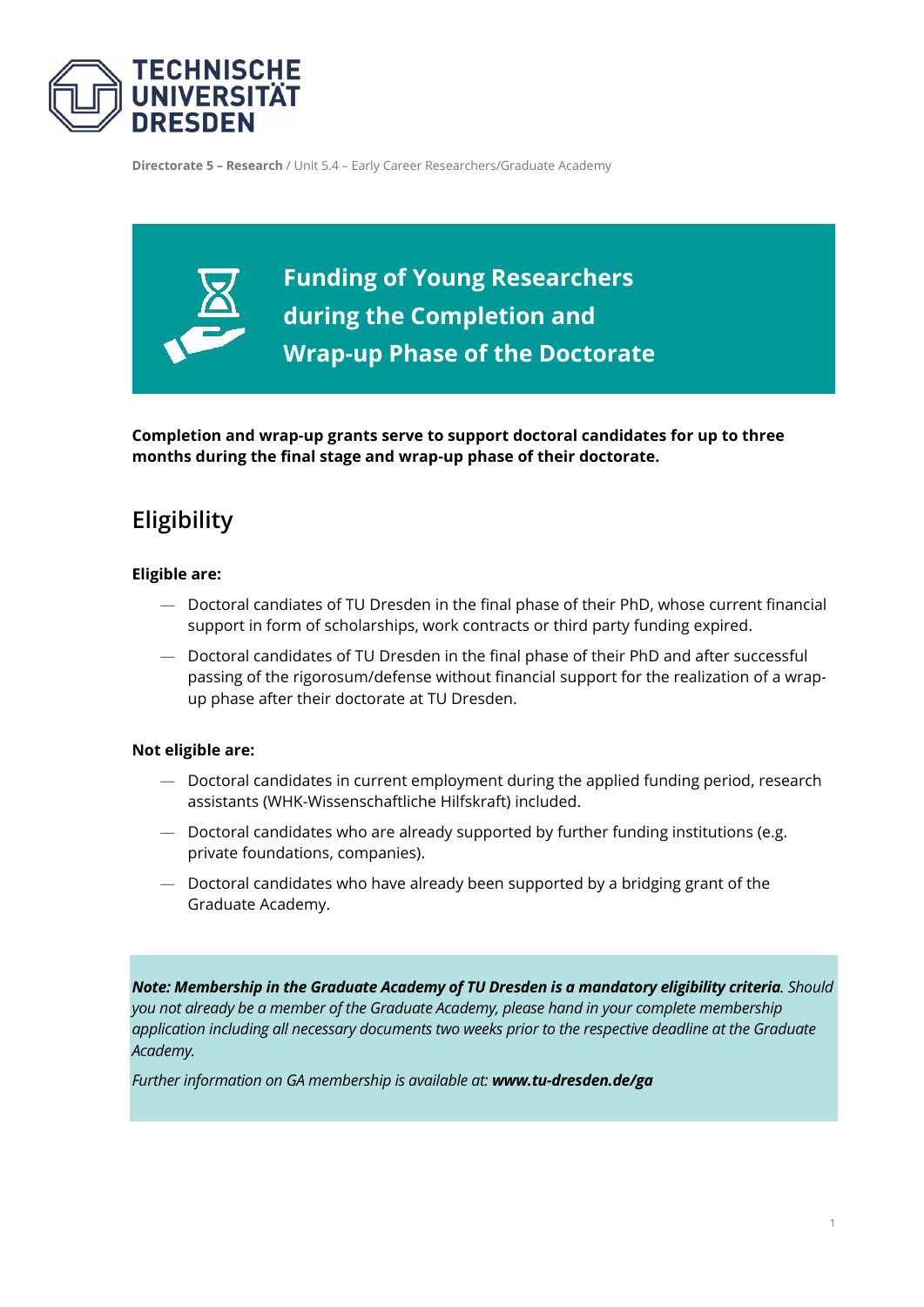# **Duration & Extent of Funding**

Funding will be granted under the condition that TU Dresden will receive the required financial means from the Federal Government and the Federal State of Saxony. Funding can be applied for a duration up to three months before submission of the thesis and until up to two months after the thesis defense.

**The maximum funding period is of three months.** Extensions are not possible.

The **monthly grant** consists of a scholarship rate of:

- 1,365.00 EUR for doctoral candidates [exception: the rate for doctoral candidates of medicine/dentistry (envisaged degree: Dr. med.) amounts up to 861.00 EUR per month]
- 1,750.00 EUR for postdocs
- if applicable, a family allowance of 400.00 EUR for the first and 100.00 EUR for each additional child.

### **New funding period:**

- **01st July 2022 until 30th June 2023**\* (Deadline: 31st March)
- **01st April until 31st December** (Deadline: 30th September)

*\*Beginning with the 31st March 2023 application deadline, the funding period is: 1st October until 30th June.*

*Note: Upon completion of the funding, a final report must be submitted to the Graduate Academy.*

## **Application & Deadline**

The application has to be submitted electronically within the deadline and as one PDF-file (exception: Letters of Recommendation) via e-mail to graduiertenakademie@tu-dresden.de with the subject "Completion and Wrap-up Phase ".

### **Application deadlines\*:**

- **31st March**
- **30th September**

*\* If the end of a period falls on a Saturday, Sunday or public holiday, the period ends at the end of the next working day.*

*Note: Subsequent submissions are not possible. Missing, incomplete or incorrect documents cannot be taken into consideration. Please note: The required Letters of Recommendation from your academic supervisors have to reach the Graduate Academy in due time, too.*

*Approximately three weeks after the application deadline, you will receive an acknowledgement of receipt. Notification of funding is generally made after about ten to twelve weeks of the respective application deadline. Please refrain from telephone inquiries in this time.*

*Further information can be found in the FAQs on the [GA program website.](https://tu-dresden.de/ga/finanzierung/foerderangebote-ga/promotionsfoerderung/stipendien-waehrend-der-abschluss-und?set_language=en)*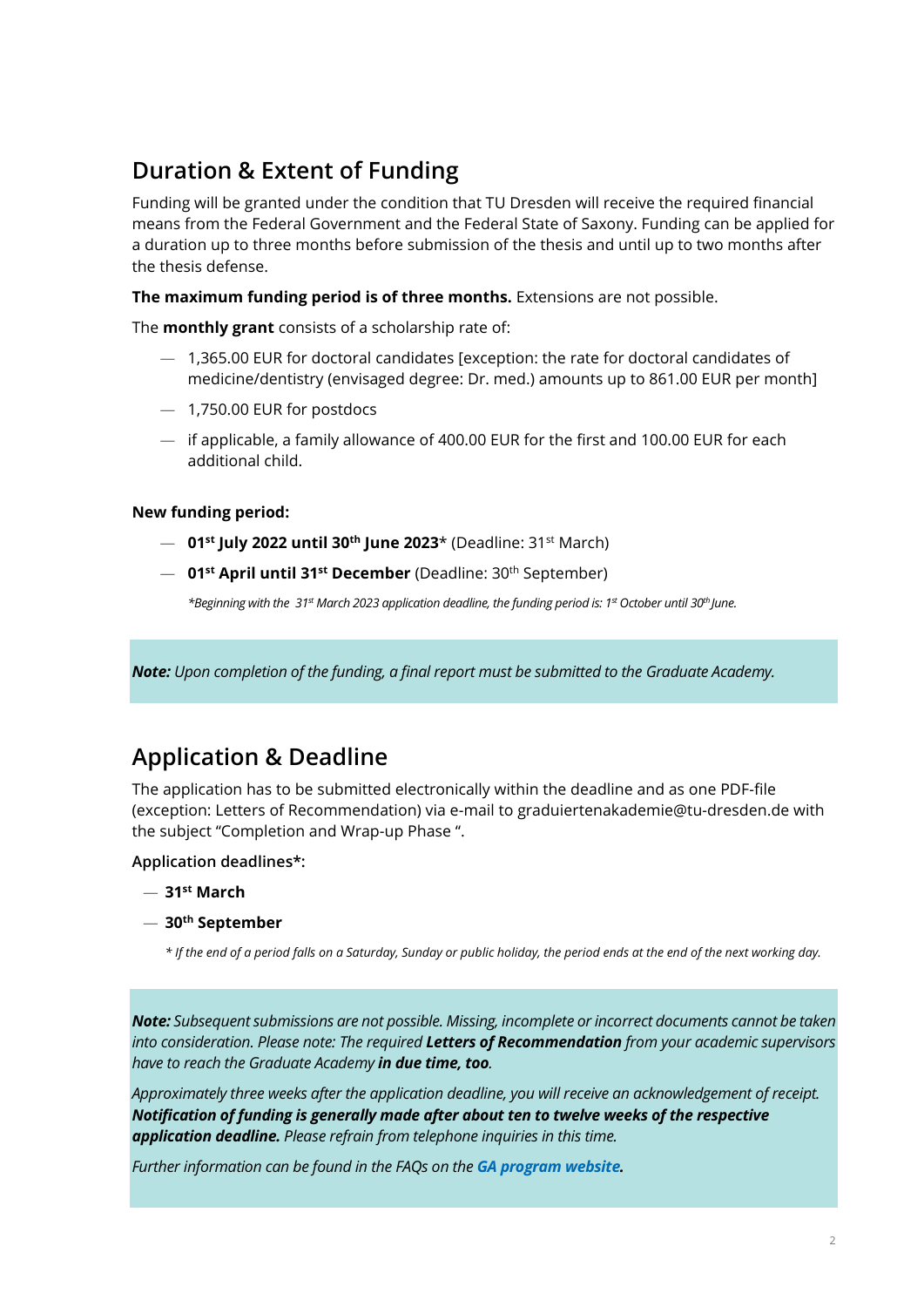## **Application Documents**

## **Checklist for a complete application:**

- A signed and scanned copy of the **online application form**\* [Please note: Intermediate digital storage of data is not possible]
- **Tabular resume** (CV) incl. list of publications, previous teaching activities and description of the scientific career (max. 5 pages)
- Copy of the **latest university degree**
- **Description of the research project** including a work and time schedule (max. 7 pages):
	- Research question / Problem statement / Working hypothesis
	- State of the art in the discipline (literature review)
	- Current state of progress (with reference to already finished work packages)
	- Detailed explanation of the single work packages and a time schedule for the requested funding period
- **1. Letter of Recommendation**\* including a confirmation of financial need in due consideration of the financial situation of the professorship/the department: to be handed in by your **first Academic Supervisor or Young Investigator**, who signed the supervision agreement (in case of doctoral candidates) or by the associated chair/responsible professor (in case of postdocs)
- **2. Letter of Recommendation**\*: to be handed in by a second academic supervisor, researcher at postdoctoral level or a junior research group leader
- **Additional document** for funding applications including the wrap-up phase of the doctorate (after successful passing of the rigorosum/defense): **Letter of Intent and Confirmation of Financial Need**\* of the host professorship/institution
- If applicable, a **copy of children's birth certificates**

*\* Document as download available online on the GA Program website.* 

*Note: The application documents can be submitted in German or English.*

### **Notes:**